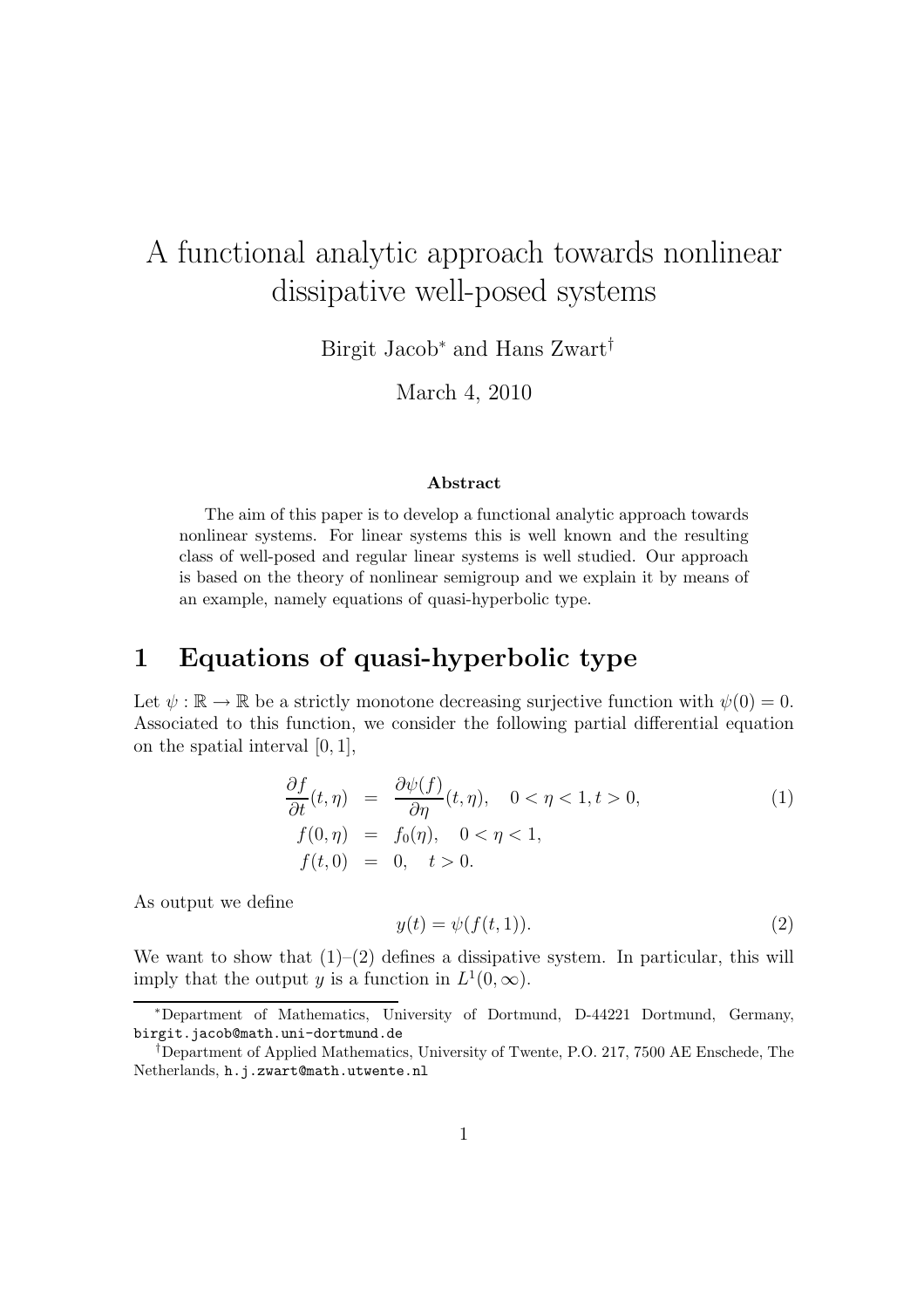As state space we choose  $X = L^1(0,1)$  and we choose  $L^1_{loc}(0,\infty)$  as our space of output signals. In [4, p.110] it is shown that  $A: D(A) \subset L^1(0,1) \to L^1(0,1)$ , given by

$$
(Af)(\eta) := \frac{d\psi(f(\eta))}{d\eta}, \qquad f \in D(A),
$$

 $D(A) := \{ f \in C[0,1] \mid f(0) = 0, \psi(f) \text{ is absolutely continuous on } [0,1] \}$ 

is an m-dissipative operator on  $X$ . Associated to this m-dissipative operator we can define a semigroup  $(T(t))_{t\geq0}$  of nonlinear contractions on X. This semigroup is defined as

$$
T(t)f_0 = \lim_{\lambda \downarrow 0} (I - \lambda A)^{-[t/\lambda]} f_0.
$$
 (3)

Unfortunately, in general  $\vec{A}$  is not the infinitesimal generator of this semigroup, see [4, p. 104]. However, if f is a classical solution of the Cauchy problem  $f = Af$ ,  $f(0) = f_0$ , then  $f(t) = T(t)f_0$ . Furthermore, if  $f_0 \in D(A)$  and  $(T(t)f_0)_{t \geq 0}$  is strongly differentiable a.e., then this function is the unique solution of the Cauchy problem  $\dot{f} = Af, f(0) = f_0.$  In general,  $(T(t)f_0)_{t \geq 0}$  only is an integral solution.

Using the method of characteristics, it can be shown that for smooth functions  $f_0$ the partial differential equation (1) has on some interval  $[0, t_0)$  a classical solution. This solution equals  $T(t)f_0$  for  $t \in [0, t_0)$ , [2, p. 189]. Thus the output — as given in  $(2)$  — is well-defined on some interval  $[0, t_0)$  provided  $f_0$  is smooth. Dissipativity of a system now guarantees  $L^1$ -outputs and that the system generates no energy.

**Definition 1.1** We say that the system  $(1)$ – $(2)$  is dissipative, if there exists a map $ping \mathcal{C}: L^1(0,1) \to L^1(0,\infty)$  satisfying

- 1. If for  $f_0 \in L^1(0,1)$  and  $t_0 > 0$  the partial differential equation (1) possesses a classical solution on  $[0, t_0]$ , then  $(\mathcal{C}f_0)(t) = \psi((T(t) f_0)(1))$  for  $t \in [0, t_0]$ .
- 2. For any  $t, s \ge 0$  and every  $f_0 \in L^1(0,1)$  we have

$$
P_{t+s}\mathcal{C}f_0 = P_s\mathcal{C}f_0 + S_r(s)P_t\mathcal{C}T(s)f_0.
$$

3. For  $f_0, f_1 \in L^1(0,1)$  and for every  $t_0 > 0$  we have

$$
\|\mathcal{C}f_0 - \mathcal{C}f_1\|_{L^1(0,t_0)} \le \|f_0 - f_1\|_{L^1(0,1)} - \|T(t_0)f_0 - T(t_0)f_1\|_{L^1(0,1)}.\tag{4}
$$

Here  $P_t \in \mathcal{L}(L^1(0,\infty))$  is the projection onto the interval  $[0,t]$  and  $S_r(t) \in$  $\mathcal{L}(L^1(0,\infty))$  is the right-shift by t. As mentioned above, if  $f_0$  is smooth then there exists an interval on which (1) has a classical solution. On this interval this classical solution equals  $T(t)f_0$ . Hence from item 1. and equation (2) we see that y equals  $\mathcal{C}f_0$  on this time-interval. For general  $f_0$  we call the function  $\mathcal{C}f_0$  the "generalized" *output* of system  $(1)$ – $(2)$ . The main result of this article is as follows.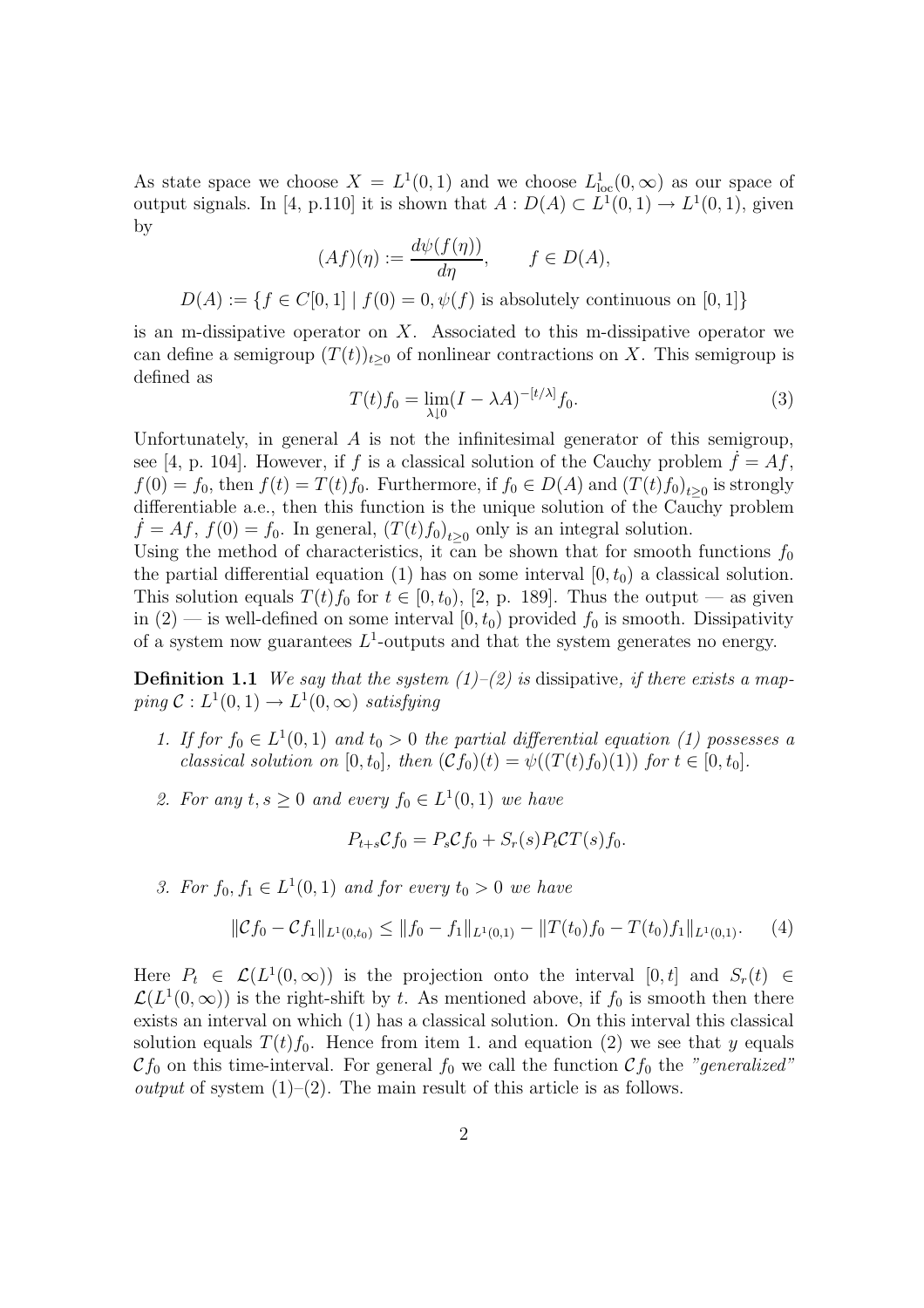**Theorem 1.2** System  $(1)$ – $(2)$  is dissipative.

The proof of this theorem will be given at the end of the section. The following lemma will be useful.

**Lemma 1.3** Let  $\phi$  be a strictly monotone decreasing surjective function from  $\mathbb R$  to  $\mathbb R$  with  $\phi(0) = 0$ , let  $-\infty \le a < b \le \infty$  and let  $A_{\phi}: D(A_{\phi}) \subset L^1(a, b) \to L^1(a, b)$  be defined by

$$
(A_{\phi}f)(\eta) := \frac{d\phi(f(\eta))}{d\eta}, \qquad f \in D(A_{\phi}),
$$

 $D(A_{\phi}) := \{ f \in L_1(a, b) \mid \phi(f) \text{ is absolutely continuous on } [a, b] \text{ and } \phi(f)' \in L_1(a, b) \}.$ Then we have

$$
||f_1 - f_2 - \lambda (A_{\phi} f_1 - A_{\phi} f_2)||_{L^1(a,b)}
$$
  
\n
$$
\geq ||f_1 - f_2||_{L^1(a,b)} + \lambda |\phi(f_1(b)) - \phi(f_2(b))| - \lambda |\phi(f_1(a)) - \phi(f_2(a))|.
$$

for all  $\lambda > 0$  and all  $f_1, f_2 \in D(A)$ . If  $a = -\infty$ , then  $f_1(a) = f_2(a) = 0$  in the above inequality. A similar remark holds if  $b = \infty$ .

The proof of this lemma follows largely [4, page 110–111]. **Proof:** We define the functions  $p_n : \mathbb{R} \to \mathbb{R}$ ,  $n \in \mathbb{N}$ , by

$$
p_n(\eta) := \begin{cases} -n\eta & |\eta| \le 1/n \\ -\operatorname{sign} \eta & |\eta| > 1/n \end{cases}.
$$

It is easy to see that the functions  $p_n$  are monotone decreasing, Lipschitz continuous,  $p_n(0) = 0$  and  $|p_n(\eta)| \le 1$  for every  $\eta \in \mathbb{R}$  and every  $n \in \mathbb{N}$ . Let  $f_1, f_2 \in D(A)$  and  $\lambda > 0$  be arbitrarily. Then we have for every  $n \in \mathbb{N}$ 

$$
\int_{a}^{b} (Af_1 - Af_2) p_n(\phi(f_1(\eta)) - \phi(f_2(\eta))) d\eta
$$
  
= 
$$
\int_{a}^{b} (\phi(f_1(\eta)) - \phi(f_2(\eta)))' p_n(\phi(f_1(\eta)) - \phi(f_2(\eta))) d\eta
$$
  
= 
$$
\int_{a}^{b} \frac{d}{d\eta} (q_n(\phi(f_1(\eta)) - \phi(f_2(\eta)))) d\eta
$$
  
= 
$$
q_n(\phi(f_1(b)) - \phi(f_2(b))) - q_n(\phi(f_1(a)) - \phi(f_2(a))),
$$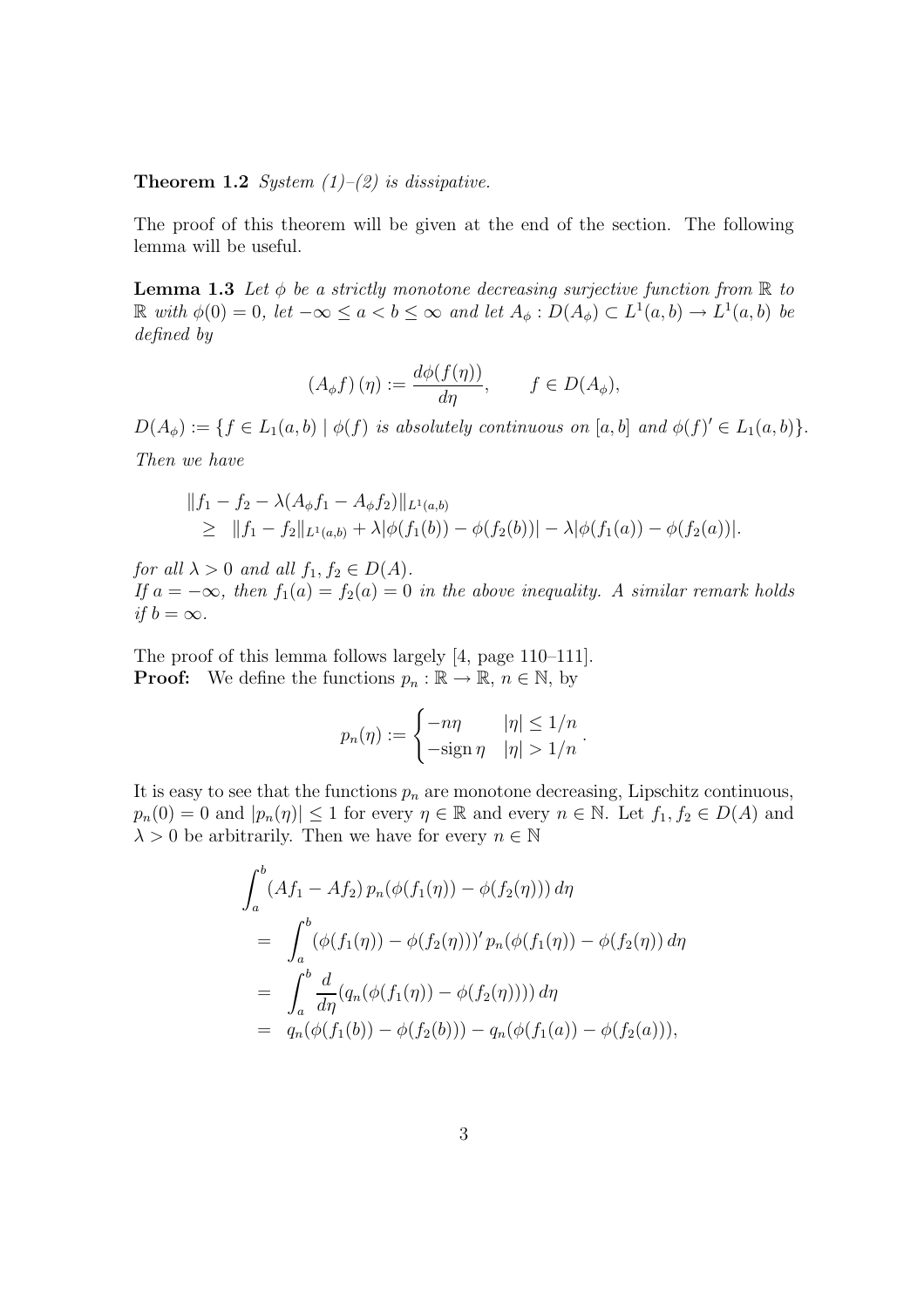where  $q_n(s) := \int_0^s p_n(\eta) d\eta$ , and thus

$$
\int_{a}^{b} |f_{1} - f_{2} - \lambda (Af_{1} - Af_{2})| d\eta
$$
\n
$$
\geq \int_{a}^{b} |f_{1} - f_{2} - \lambda (Af_{1} - Af_{2})| |p_{n}(\phi(f_{1}) - \phi(f_{2}))| d\eta
$$
\n
$$
\geq \int_{a}^{b} (f_{1} - f_{2} - \lambda (Af_{1} - Af_{2})) p_{n}(\phi(f_{1}) - \phi(f_{2})) d\eta
$$

$$
\geq \int_{a}^{b} (f_1 - f_2) p_n(\phi(f_1) - \phi(f_2)) d\eta - \lambda \int_{a}^{b} (Af_1 - Af_2) p_n(\phi(f_1) - \phi(f_2)) d\eta
$$
  
\n
$$
\geq \int_{a}^{b} (f_1(\eta) - f_2(\eta)) p_n(\phi(f_1(\eta)) - \phi(f_2(\eta))) d\eta
$$
  
\n
$$
+ \lambda q_n(\phi(f_1(a)) - \phi(f_2(a))) - \lambda q_n(\phi(f_1(b)) - \phi(f_2(b))).
$$

Now  $p_n$  converges pointwise to  $p(\eta) = -\text{sign}\,\eta$  and thus by Lebesgue Dominated Convergence Theorem we finally have

$$
\int_{a}^{b} |f_1 - f_2 - \lambda(Af_1 - Af_2)| d\eta
$$
  
\n
$$
\geq \int_{a}^{b} |f_1(\eta) - f_2(\eta)| d\eta + \lambda |\phi(f_1(b)) - \phi(f_2(b))| - \lambda |\phi(f_1(a)) - \phi(f_2(a))|.
$$

In the last step we used that  $\phi$  is strictly monotone decreasing. Now we define the mapping  $A_e: D(A_e) \subset X \times L^1(0, \infty) \to X \times L^1(0, \infty)$  by

$$
A_e \begin{pmatrix} f \\ y \end{pmatrix} = \begin{pmatrix} Af \\ -y' \end{pmatrix} \tag{5}
$$

П

$$
D(A_e) = \left\{ \left( \begin{matrix} f \\ y \end{matrix} \right) \in D(A) \times W^{1,1}(0, \infty) \mid y(0) = \psi(f(1)) \right\}.
$$
 (6)

This operator is m-dissipative on  $L^1(0,1) \times L^1(0,\infty)$ , where the norm on this product space is the sum of the separate norms.

**Theorem 1.4** The operator  $A_e$  as defined in (5) and (6) is m-dissipative on  $L^1(0,1) \times L^1(0,\infty).$ 

**Proof** First we prove that  $A_e$  is dissipative, that is, for all  $\lambda > 0$  and all  $z_1, z_2 \in$  $D(A_e)$  we have

$$
||z_1 - z_2 - \lambda (A_e z_1 - A_e z_2)|| \ge ||z_1 - z_2||.
$$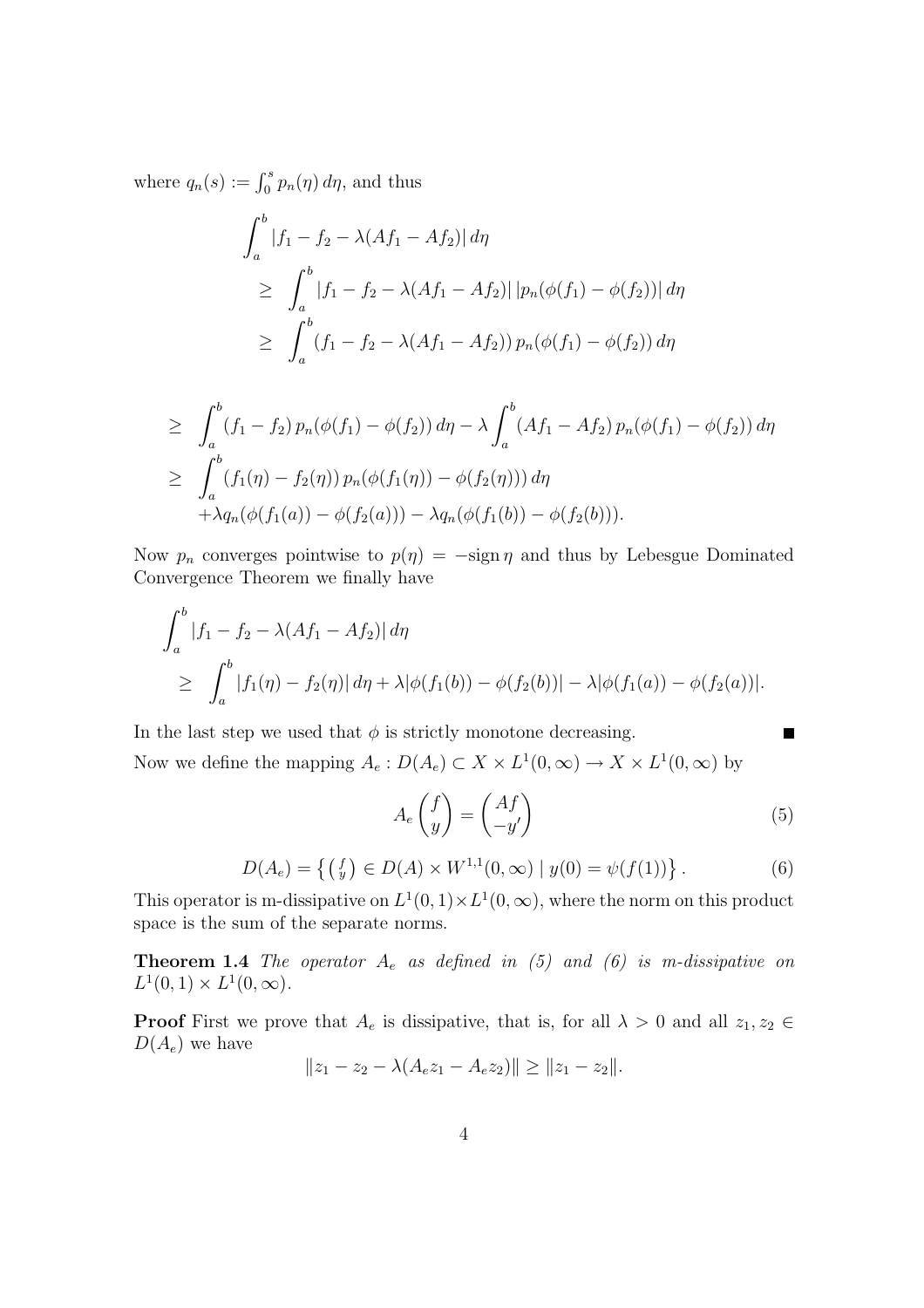Thus let  $\lambda > 0$  and  $\begin{pmatrix} f_1 \\ y_1 \end{pmatrix}$ ,  $\begin{pmatrix} f_2 \\ y_2 \end{pmatrix} \in D(A_e)$  be arbitrarily. Applying Lemma 1.3 to the operator A and noting that  $f_1$   $f_2 \in D(A)$  we get

$$
||f_1 - f_2 - \lambda (Af_1 - Af_2)||_{L^1(0,1)}\ge ||f_1 - f_2||_{L^1(0,1)} + \lambda |\psi(f_1(1)) - \psi(f_2(1))| - \lambda |\psi(f_1(0)) - \psi(f_2(0))|= ||f_1 - f_2||_{L^1(0,1)} + \lambda |y_1(0) - y_2(0)|,
$$
\n(7)

since  $f_1, f_2 \in D(A)$  and  $\begin{pmatrix} f_1 \\ y_1 \end{pmatrix}$ ,  $\begin{pmatrix} f_2 \\ y_2 \end{pmatrix} \in D(A_e)$ . Choosing  $a = 0, b = \infty, \phi(s) := -s$ ,  $s \in \mathbb{R}$  in Lemma 1.3 and noting that  $y_1, y_2 \in W^{1,1}(0, \infty)$  we get

$$
||y_1 - y_2 - \lambda(-\dot{y}_1 + \dot{y}_2)||_{L^1(0,\infty)} \ge ||y_1 - y_2||_{L^1(0,\infty)} - \lambda|y_1(0) - y_2(0)|. \tag{8}
$$

Finally, combining (7) and (8) gives for  $\begin{pmatrix} f_1 \\ y_1 \end{pmatrix}$ ,  $\begin{pmatrix} f_2 \\ y_2 \end{pmatrix} \in D(A_e)$ 

$$
\begin{aligned}\n&\left\|\left(\begin{smallmatrix}f_1\\y_1\end{smallmatrix}\right)-\left(\begin{smallmatrix}f_2\\y_2\end{smallmatrix}\right)-\lambda\left(A_e\left(\begin{smallmatrix}f_1\\y_1\end{smallmatrix}\right)-A_e\left(\begin{smallmatrix}f_2\\y_2\end{smallmatrix}\right)\right)\right\| \\
&= \|f_1-f_2-\lambda(Af_1-Af_2)\|_{L^1(0,1)} + \|y_1-y_2-\lambda(-\dot{y_1}+\dot{y_2})\|_{L^1(0,\infty)} \\
&\geq \|f_1-f_2\|_{L^1(0,1)} + \|y_1-y_2\|_{L^1(0,\infty)} \\
&= \| \left(\begin{smallmatrix}f_1\\y_1\end{smallmatrix}\right)-\left(\begin{smallmatrix}f_2\\y_2\end{smallmatrix}\right)\right\|.\n\end{aligned}
$$

Thus  $A_e$  is dissipative on  $L^1(0,1) \times L^1(0,\infty)$ .

In order to show that  $A_e$  is m-dissipative on  $L^1(0,1) \times L^1(0,\infty)$  it remains to prove that the range of  $I - A_e$  equals  $L^1(0,1) \times L^1(0,\infty)$ . Let  $\begin{pmatrix} \tilde{f} \\ \tilde{y} \end{pmatrix}$  $\left(\begin{matrix} \tilde{f} \\ \tilde{y} \end{matrix}\right) \in L^1(0,1) \times L^1(0,\infty)$ be arbitrarily. Since A is m-dissipative on  $L^1(0,1)$ , see [4], we have that the range of  $(I - A)$  equals  $L^1(0, 1)$ . Thus there exists  $f \in D(A)$  such that

$$
(I - A)f = \tilde{f}.
$$

We now define  $y \in L^1(0, \infty)$  by

$$
y(t) := e^{-t} \psi(f(1)) + \int_0^t e^{-(t-s)} \tilde{y}(s) ds.
$$

It is easy to see that

$$
y(t) + \dot{y}(t) = \tilde{y}(t)
$$
 and  $y(0) = \psi(f(1)).$ 

Thus  $\begin{pmatrix} f \\ y \end{pmatrix} \in D(A_e)$  and  $(I - A_e) \begin{pmatrix} f \\ y \end{pmatrix} = \begin{pmatrix} \tilde{f} \\ \tilde{y} \end{pmatrix}$  $(\tilde{f})$ . This proves that  $A_e$  is m-dissipative on  $L^1(0,1) \times L^1(0,\infty)$ . This completes the proof.

The following lemma is easy to verify.

**Lemma 1.5** Let  $\begin{pmatrix} f_0 \\ y_0 \end{pmatrix} \in D(A_e)$  and  $t_0 > 0$ . Then the partial differential equation (1) possesses a classical solution on the interval  $t \in [0, t_0]$  if and only if the Cauchy problem

$$
\frac{d}{dt}\begin{pmatrix}f(t)\\y(t)\end{pmatrix}=\begin{pmatrix}Af(t)\\-\frac{d}{ds}(y(t))\end{pmatrix}.
$$

has a classical solution on the interval  $[0, t_0]$ .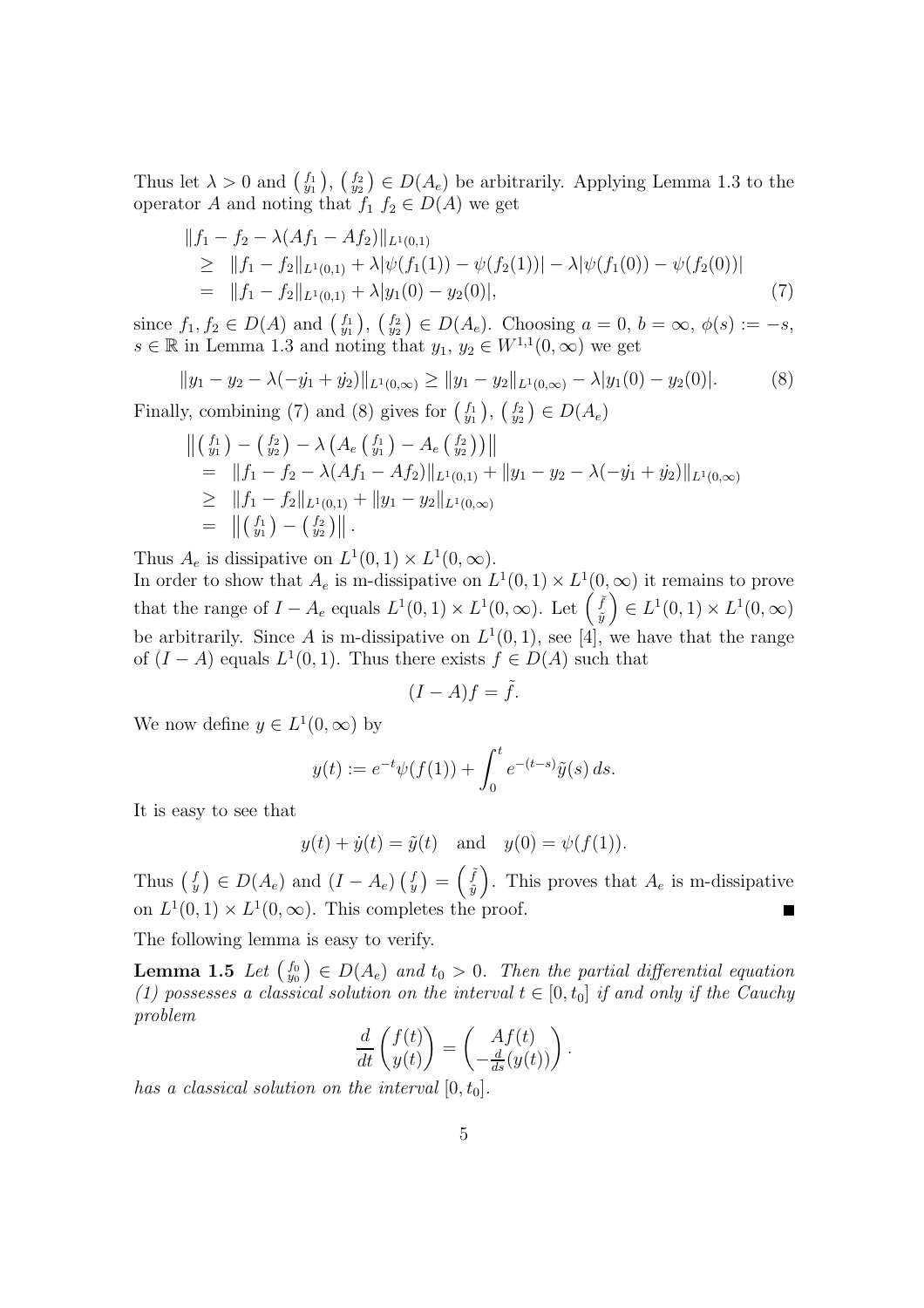Let  $T_e(t)$  be the semigroup associated to  $A_e$ , i.e.,

$$
T_e(t)\begin{pmatrix}f_0\\y\end{pmatrix} = \lim_{\lambda \downarrow 0} (I - \lambda A_e)^{-[t/\lambda]} \begin{pmatrix}f_0\\y\end{pmatrix}.
$$
 (9)

and let  $T(t)$  be the semigroup associated to A, see (3). An easy calculation shows that for  $\lambda > 0$  and  $\begin{pmatrix} f_0 \\ y_0 \end{pmatrix} \in L^1(0,1) \times L^1(0,\infty)$  we have

$$
(I - \lambda A_e)^{-1} \begin{pmatrix} f_0 \\ y_0 \end{pmatrix} = \begin{pmatrix} (I - \lambda A)^{-1} f_0 \\ e^{-\lambda A} \psi (((I - \lambda A)^{-1} f_0)(1)) + (I - \lambda D_R)^{-1} y_0 \end{pmatrix},
$$

where  $D_R f := -f'$ . Thus similar as the non-linear operator  $A_e$ , the resolvent operator has the nice property that

$$
(I - \lambda A_e)^{-1} \begin{pmatrix} f_0 \\ y_0 \end{pmatrix} = (I - \lambda A_e)^{-1} \begin{pmatrix} f_0 \\ 0 \end{pmatrix} + (I - \lambda A_e)^{-1} \begin{pmatrix} 0 \\ y_0 \end{pmatrix}.
$$

Furthermore, since  $D_R$  is a linear operator, the resolvent is linear in the second component. Using this, equation (9), (3), and the fact that  $D_R$  is the infinitesimal generator of the right-shift semigroup  $(S_r(t))_{t\geq 0}$  we obtain that  $T_e(t)$  is given by

$$
T_e(t)\begin{pmatrix}f_0\\y_0\end{pmatrix} = \begin{pmatrix}T(t)f_0\\Q_tf_0+S_r(t)y_0\end{pmatrix}
$$
\n(10)

for some mapping  $Q_t$  from  $L^1(0,1)$  to  $L^1(0,\infty)$ . Since  $(T_e(t))_{t\geq0}$  is a contraction semigroup, we have

$$
\|\mathcal{Q}_t f_0 - \mathcal{Q}_t f_1\|_{L^1(0,\infty)} \le \|f_0 - f_1\|_{L^1(0,1)} - \|T(t)f_0 - T(t)f_1\|_{L^1(0,1)}.\tag{11}
$$

Moreover, the semigroup property implies

$$
\mathcal{Q}_{t+s}f_0 = \mathcal{Q}_t T(s)f_0 + S_r(t)\mathcal{Q}_s f_0 \tag{12}
$$

**Theorem 1.6** For  $\begin{pmatrix} f_0 \\ y_0 \end{pmatrix} \in D(A_e)$  such that the partial differential equation (1) possesses a classical solution on some interval  $[0, t_0]$  we have that for  $t \in [0, t_0]$ 

$$
\left(\mathcal{Q}_t f_0\right)(\rho) = \begin{cases} \psi((T(t-\rho)f_0)(1)), & \text{for } \rho \in [0, t] \\ 0 & \text{for } \rho > t. \end{cases}
$$

**Proof** Let  $\begin{pmatrix} f_0 \\ y_0 \end{pmatrix} \in D(A_e)$  arbitrarily such that the partial differential equation (1) possesses a classical solution on some interval  $[0, t_0]$ . Then  $\begin{pmatrix} f(t) \\ u(t) \end{pmatrix}$  $\left(\begin{smallmatrix} f(t) \ y(t) \end{smallmatrix} \right) \,:=\, T_e(t) \left(\begin{smallmatrix} f_0 \ y_0 \end{smallmatrix} \right) \,$  is a classical solution of  $\dot{z}(t) = A_e z(t)$  on  $[0, t_0]$  and thus  $f(t) = T(t)f_0$ . The second equation equals the partial differential equation

$$
\frac{\partial y(t)(s)}{\partial t} = -\frac{\partial y(t)(s)}{\partial s}, \qquad 0 \le t \le t_0, \quad s \ge 0.
$$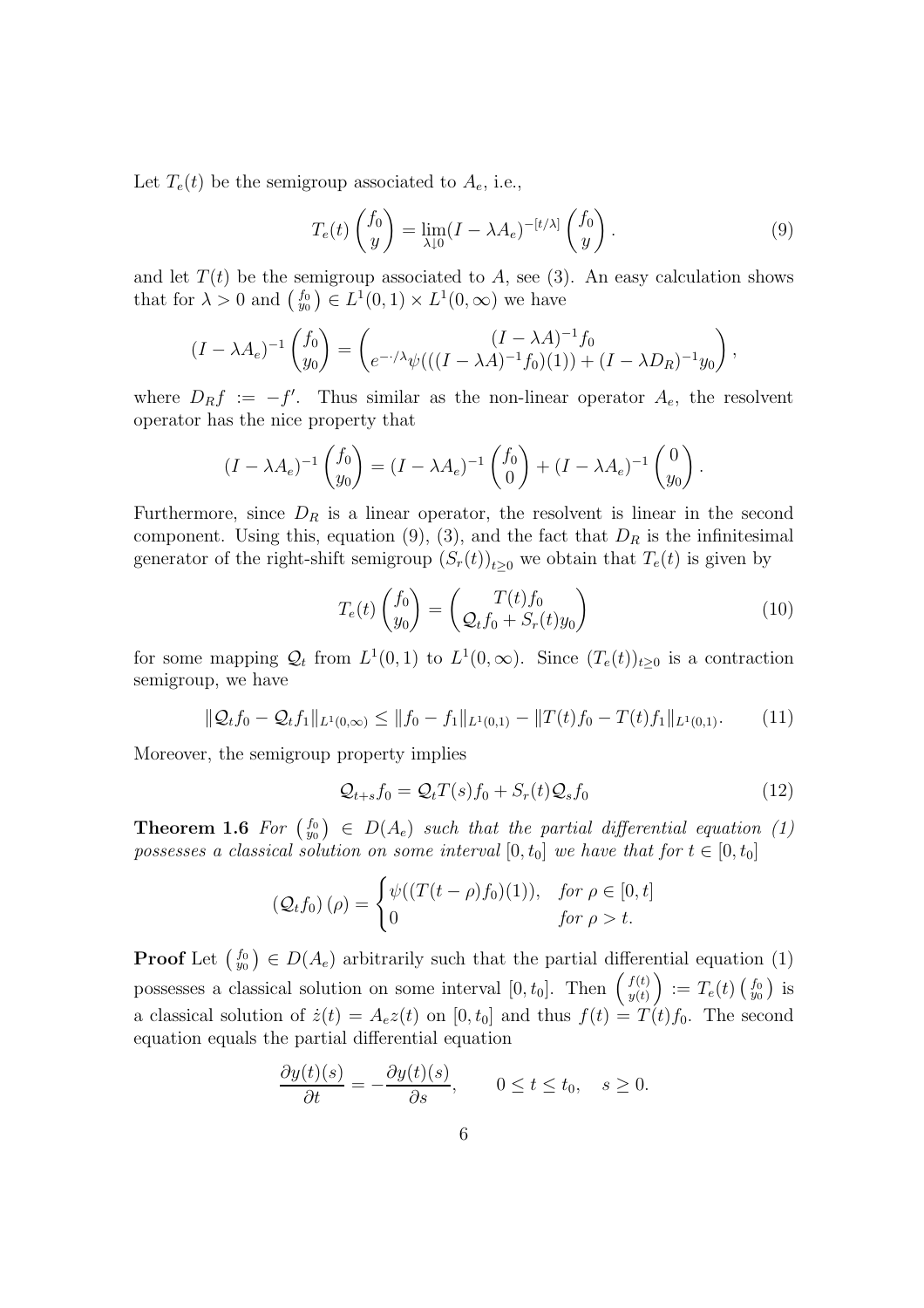with initial condition  $(y(0))(s) = y_0(s)$ . The solution equals  $(y(t))(s) = g(t-s)$ ,  $s > 0$  and  $t \in [0, t_0]$ , for some function  $g \in W^{1,1}(-\infty, t_0)$  with  $g(-s) = y_0(s)$  for  $s > 0$ . Since  $\left(\begin{array}{c} f(t) \\ y(t) \end{array}\right)$  $y_{y(t)}^{f(t)}$   $\in D(A_e)$ , we see that  $(y(t))(0) = \psi((f(t)(1)))$  for  $t \in [0, t_0]$ . Thus

$$
g(t) = \psi((f(t))(1)) \qquad t \in [0, t_0].
$$

By equation (10) we have that  $y(t) = Q_t f_0 + S_r(t) y_0$ . Combining this with the results above, implies that for  $s \in [0, t]$  and  $t \le t_0$ 

$$
\psi((f(t-s))(1)) = g(t-s) = (y(t))(s)
$$
  
=  $(Q_t f_0 + S_r(t)y_0)(s) = (Q_t f_0)(s).$  (13)

For  $s > t$  and  $t \leq t_0$ , we have that

$$
y_0(s-t) = g(t-s) = (y(t))(s)
$$
  
=  $(Q_t f_0 + S_r(t) y_0)(s) = (Q_t f_0)(s) + y_0(s-t).$  (14)

This implies that  $(Q_t f_0)(s) = 0$  for  $s > t$ , whenever  $t \in [0, t_0]$ . Combining this with equation (13) gives the expression for  $\mathcal{Q}_t$ .

**Lemma 1.7** If  $f_0 \in L^1(0,1)$  and  $t > 0$ , then we have  $(Q_t f_0)(\rho) = 0$  for a.e.  $\rho > t$ . **Proof:** Let  $f_0 \in L^1(0,1)$  and  $t > 0$  be arbitrarily. Then definitions of A and  $A_e$ imply

$$
(I - \lambda A)^{-1}0 = 0
$$
 and  $(I - \lambda A_e)^{-1} \begin{pmatrix} 0 \\ 0 \end{pmatrix} = \begin{pmatrix} 0 \\ 0 \end{pmatrix}$ 

for every  $\lambda > 0$ . This together with the fact that  $A_e$  is m-dissipative shows

 $||(I - \lambda A_e)^{-1} \left( \begin{array}{c} f \\ y \end{array} \right)|| \le ||\left( \begin{array}{c} f \\ y \end{array} \right)||, \qquad \lambda > 0, f \in L^1(0, 1), y \in L^1(0, \infty).$  (15) Moreover, for  $\begin{pmatrix} f \\ y \end{pmatrix} \in L^1(0,1) \times L^2(0,\infty)$  we have

$$
(I - \lambda A_e)^{-1} \begin{pmatrix} f \\ y \end{pmatrix} = \begin{pmatrix} (I - \lambda A)^{-1} f \\ e^{-\lambda A} \Psi(((I - \lambda A)^{-1} f)(1)) + (I - \lambda D_R)^{-1} y \end{pmatrix}
$$

and

$$
(I - \lambda A_e)^{-n} \begin{pmatrix} f \\ y \end{pmatrix} = \begin{pmatrix} (I - \lambda A)^{-n} f \\ e^{-\lambda \sum_{k=0}^{n-1} \frac{(\cdot)^k}{k! \lambda^k} \Psi(((I - \lambda A)^{-(n-k)} f)(1)) + (I - \lambda D_R)^{-n} y \end{pmatrix}.
$$
  
We note that  $(I - \lambda D_R)^{-k} e^{-\lambda \lambda} - \frac{(\cdot)^k}{k!} e^{-\lambda \lambda}$ . Thus equation (15) implies

We note, that  $(I - \lambda D_R)^{-k} e^{-\cdot/\lambda} = \frac{(\cdot)^k}{k! \lambda^k} e^{-\cdot/\lambda}$ . Thus equation (15) implies  $||f_0||_{L^1(0,1)} \ge ||(I - \lambda A)^{-1}f_0||_{L^1(0,1)} + \lambda |\Psi(((I - \lambda A)^{-1}f_0)(1)|$ 

$$
\begin{aligned}\n(15) &= \|(1 - \lambda A)^{-2} f_0\|_{L^1(0,1)} + \lambda |\Psi(((I - \lambda A)^{-2} f_0)(1)| \\
&\quad + \lambda |\Psi(((I - \lambda A)^{-1} f_0)(1)| \\
&\geq \|(I - \lambda A)^{-n} f_0\|_{L^1(0,1)} + \lambda \sum_{j=1}^n |\Psi(((I - \lambda A)^{-j} f_0)(1)|).\n\end{aligned}
$$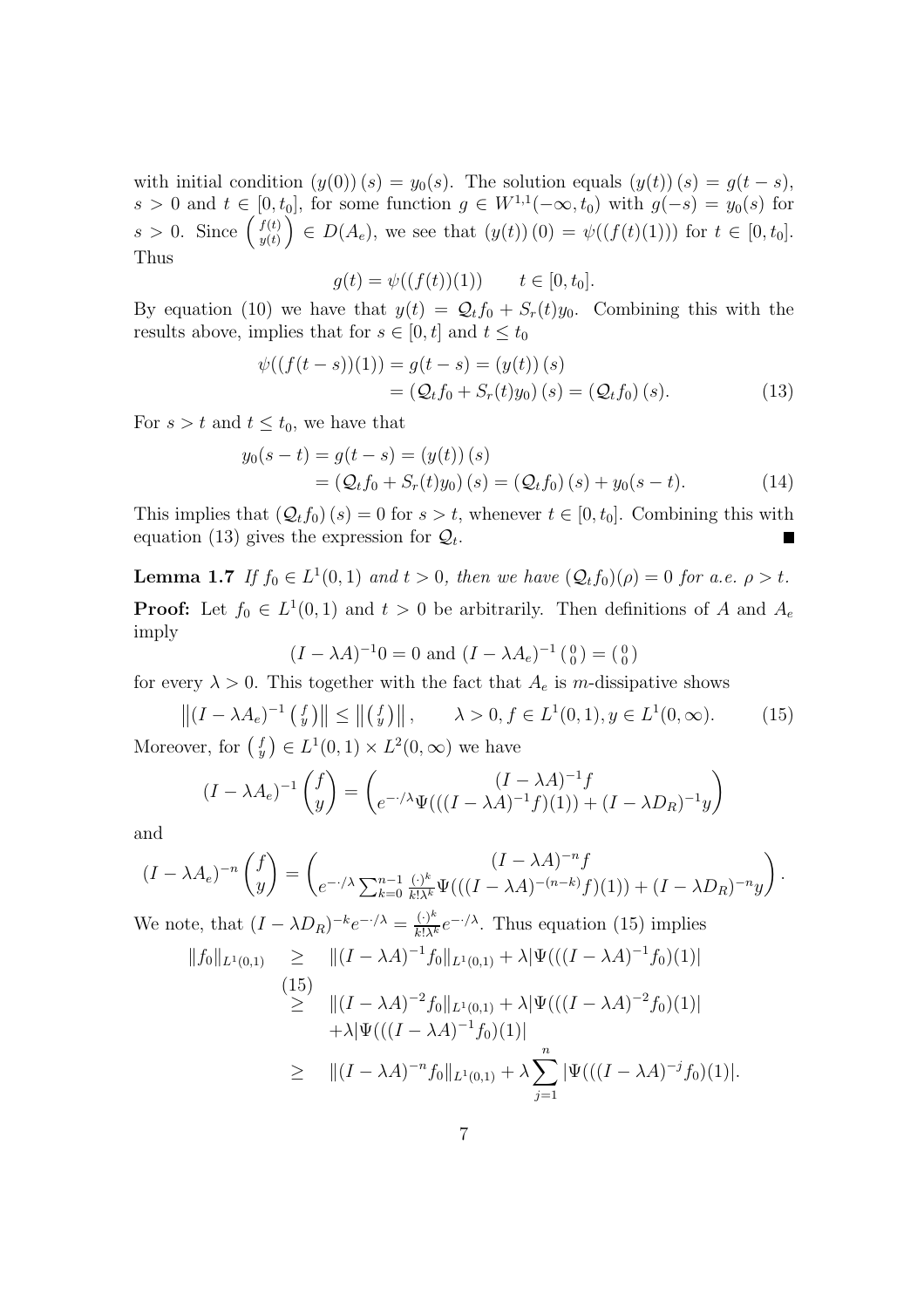In particular, for  $\lambda = t/n$  we get

$$
\frac{t}{n}\sum_{j=1}^{n} |\Psi(((I - \lambda A)^{-j}f_0)(1)| \le ||f_0||. \tag{16}
$$

We now define the function  $g_n \in L^1(0, \infty)$  by

$$
g_n(s) = e^{-\frac{sn}{t}} \sum_{k=0}^{n-1} \frac{n^k s^k}{k! t^k} \Psi(((I - \frac{t}{n} A)^{-(n-k)} f_0)(1)).
$$

We know already that

$$
\lim_{n \to \infty} \|g_n - Q_t f_0\|_{L^1(0,\infty)} = 0.
$$

Thus by Lebesgue's theorem it remain to show that

 $g_n(s) \to 0$  for almost every  $s > t$ .

For  $s > t$  we have

$$
|g_n(s)| \leq e^{-\frac{sn}{t}} \sum_{k=0}^{n-1} \frac{n^k s^k}{k! t^k} |\Psi(((I - \frac{t}{n} A)^{-(n-k)} f_0)(1))|
$$
  
\n
$$
\leq e^{-\frac{sn}{t}} \frac{n-1}{\sup} \left( \frac{n^k s^k}{k! t^k} \right) \sum_{k=0}^{n-1} |\Psi(((I - \frac{t}{n} A)^{-(n-k)}|
$$
  
\n(16)  
\n
$$
||f_0|| \frac{n}{t} e^{-\frac{sn}{t}} \frac{n^{n-1} s^n}{n! t^n} \text{ since } s > t
$$
  
\n
$$
\leq ||f_0|| \frac{n}{s} e^{-\frac{sn}{t}} \frac{n^n s^n}{n! t^n}
$$
  
\n
$$
\leq \frac{||f_0||}{\sqrt{2\pi s}} \sqrt{n} e^{n} e^{-\frac{sn}{t}} \left(\frac{s}{t}\right)^n \text{ (by Stirlings formula } n^n/n! \leq e^n/\sqrt{2\pi n})
$$
  
\n
$$
= \frac{||f_0||}{\sqrt{2\pi s}} \sqrt{n} \exp\left(n \left\{1 - \frac{s}{t} + \log \frac{s}{t}\right\}\right)
$$
  
\n
$$
\to 0 \text{ for } n \to \infty \text{ since } s > t).
$$

**Proof of Theorem 1.2:** We define the mapping  $C_t$  as

$$
\mathcal{C}_t = R(t)\mathcal{Q}_t,\tag{17}
$$

 $\blacksquare$ 

where  $R(t) \in \mathcal{L}(L^1(0,\infty))$  is defined by  $(R(t)f)(s) = f(t-s)$  if  $0 \le s \le t$  and  $(R(t) f)(s) = 0$ , otherwise. Since  $\mathcal{Q}_t$  has its support in [0, t], we have that  $\mathcal{Q}_t =$  $R(t)\mathcal{C}_t$ . Using this and (12) we find that

$$
\mathcal{C}_{t+s}f_0 = \mathcal{C}_s f_0 + S_r(s)\mathcal{C}_t T(s)f_0.
$$